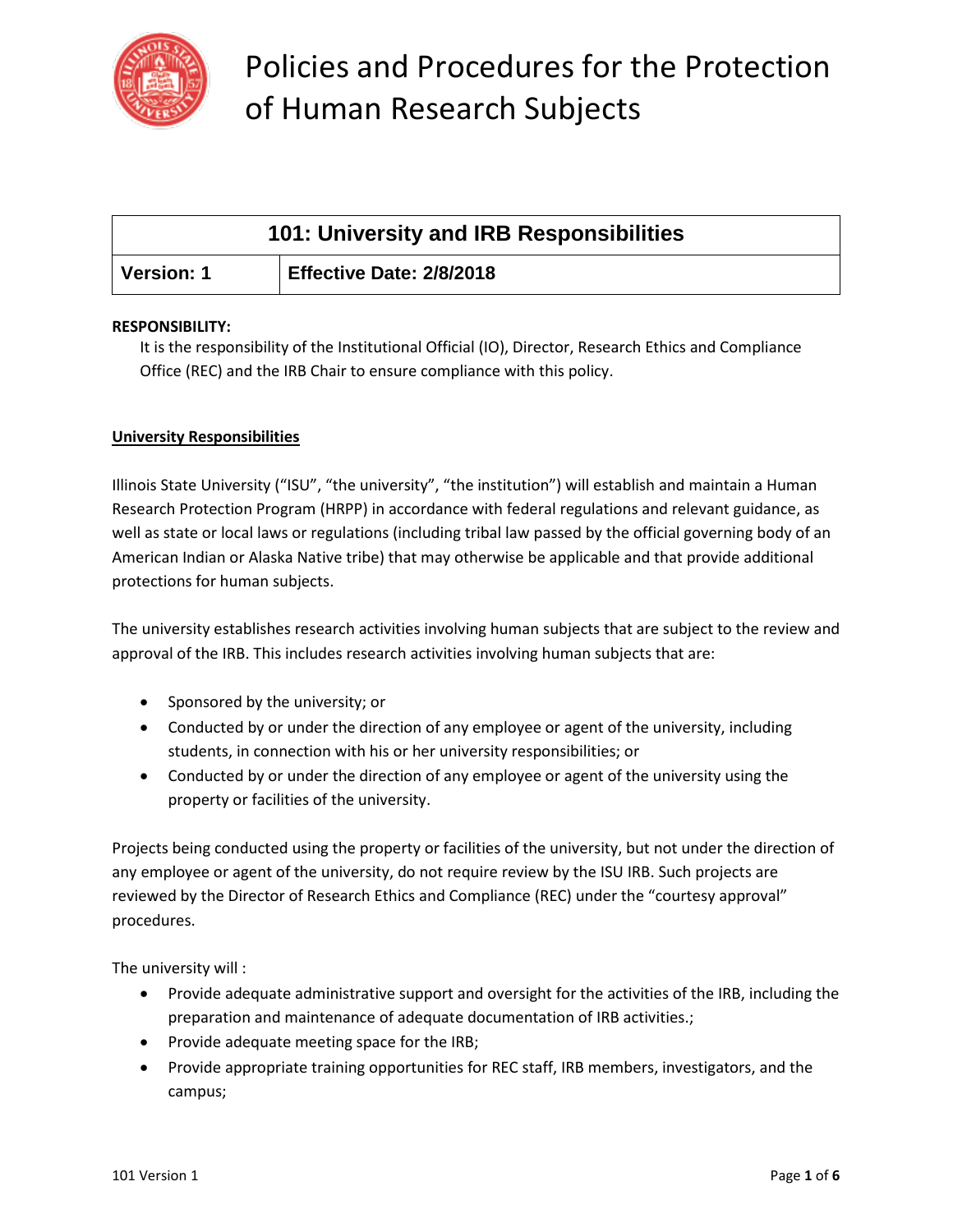

- Review and determination of research activities involving human subjects that are considered to be exempt from IRB review;
- Secure and maintain a federalwide assurance and IRB registration with OHRP.

### **Institutional Review Board (IRB) Responsibilities**

The IRB will comply with federal, state, and local laws as they might relate to the activities covered by this policy. The IRB will review all research involving human subjects that has not been determined by the university to be exempt from IRB review, and will approve those research protocols that comply with its requirements. The IRB will develop and maintain written procedures and will maintain records as required.

#### Written procedures

Written procedures for the IRB will include:

- Initial and continuing review of research projects, including the level of review applied (i.e. expedited or full board);
- Such procedures will include the reporting of IRB findings to investigators and the institution.
- Determining which projects require review more often than annually
- Review of proposed modifications to approved research protocols, including the level of review applied;
- Such procedures will ensure that changes in approved research, during the period for which IRB approval has already been given, may not be initiated without IRB review and approval, except when necessary to eliminate apparent immediate hazards to the subjects.
- Determining which projects need verification from sources other than the investigator that no material changes have occurred since the previous IRB review; and
- Ensuring prompt reporting of unanticipated problems involving risk to subjects or other (UPs) and instances of serious or continuing noncompliance with the approved research project or with the requirements of the IRB by investigators.

Such procedures will include prompt reporting to the Institutional Official and, if appropriate, the federal Office of Human Research Protections (OHRP) or other state or federal office(s), all instances of UPs, serious or continuing noncompliance and suspension or termination of IRB approval.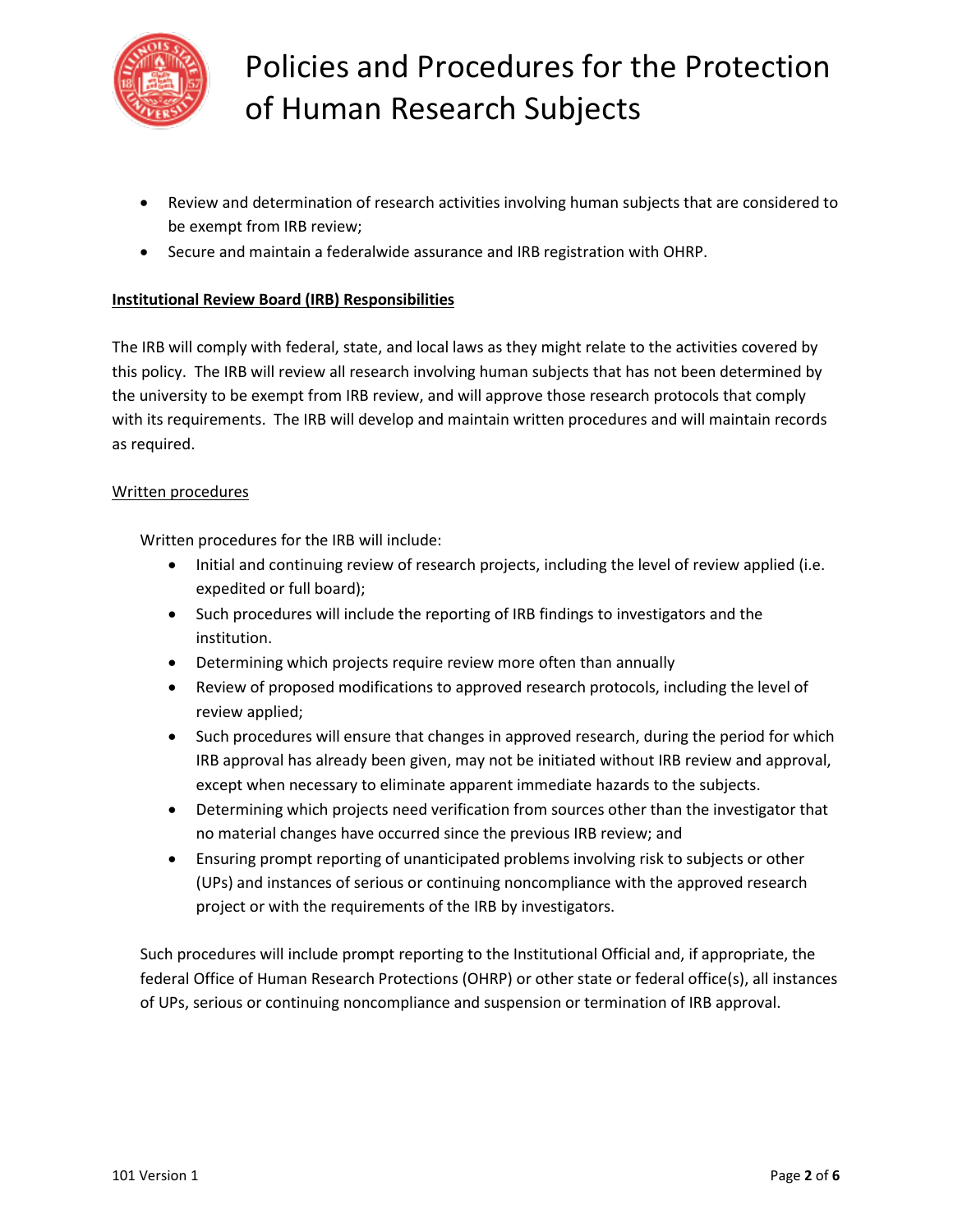

### **Review**

The IRB is responsible for determining whether nonexempt research involving human subjects meets the following approval criteria:

- 1) Risks to the subjects are minimized by using procedures that are consistent with sound research design and that do not unnecessarily expose subjects to risk and, whenever appropriate, by using procedures already being performed on the subjects for diagnostic or treatment purpose.;
- 2) Risks to the subjects are reasonable in relation to the anticipated benefits; if any
- 3) Selection of the subjects is equitable;
- 4) Informed consent will be sought from each prospective subject or the subject's legally authorized representative, except where the IRB has determined that the waiver or alteration of informed consent is approvable;
- 5) Informed consent will be documented, except where the IRB has determined that the waiver of documentation of informed consent is approvable;
- 6) When appropriate, the research plan makes adequate provision for monitoring the data collected to ensure the safety of the subjects;
- 7) When appropriate, there are adequate provisions to protect the privacy of subjects and to maintain the confidentiality of data; and Additional safeguards have been included in the study to protect the rights and welfare of subjects likely to be vulnerable to coercion or undue influence, such as: children, prisoners, pregnant women, mentally disabled persons, or economically or educationally disadvantaged persons.

### Additional IRB Review Responsibilities

The IRB may stipulate conditions for the approval of human subjects research, including specific requirements for the monitoring of human subject rights and/or welfare and shortened periods of approval. The IRB may temporarily suspend its approval for research pending an investigation of potential harm to human subjects. The IRB may terminate its approval for any research following an investigation of potential harm to human subjects.

The IRB will, at its discretion and for any reason whatsoever, investigate any activity, persons, or records covered by this policy. Investigations may include interview a principal investigator, coprincipal investigator(s), subject or any other person connected with research involving human subjects;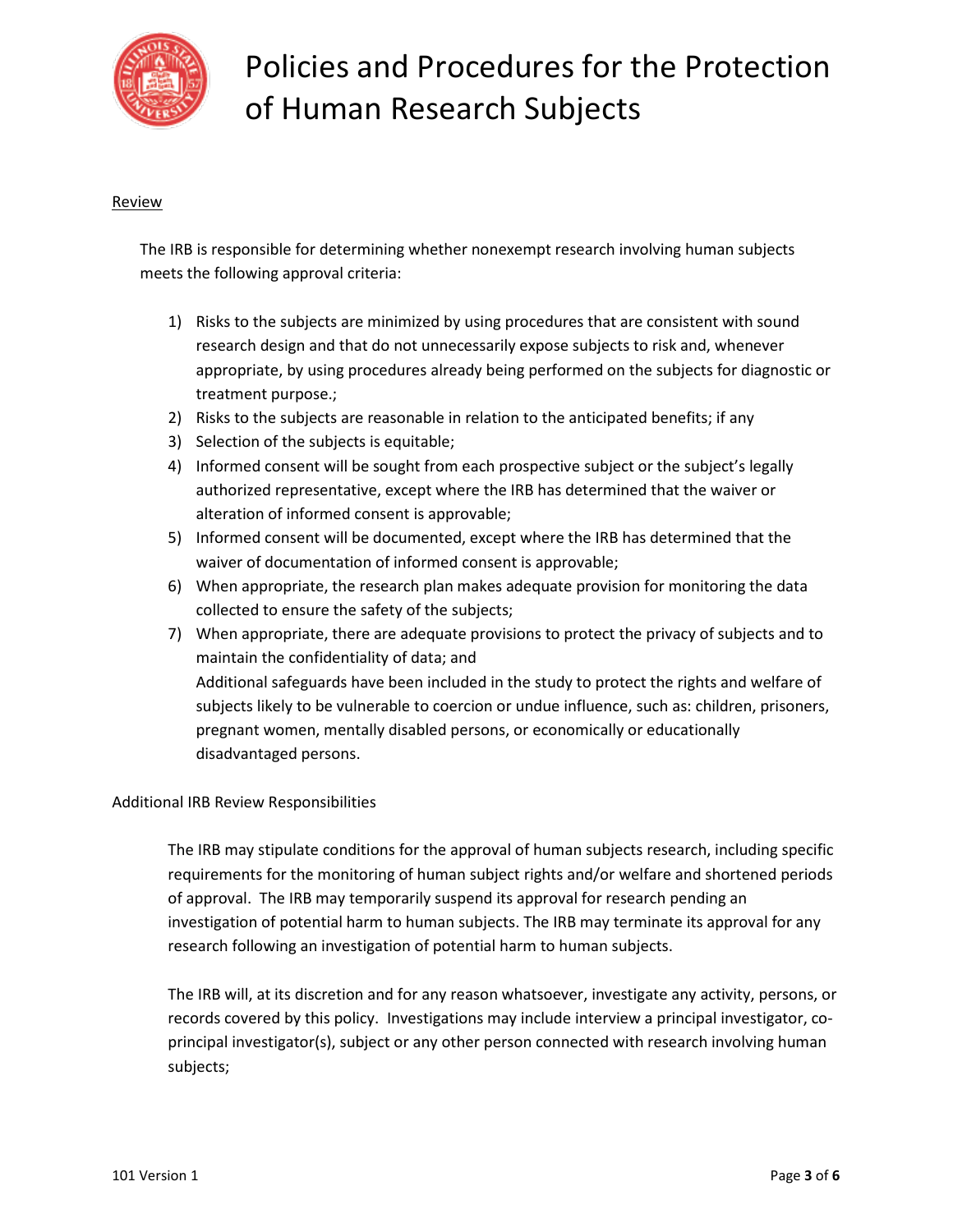

observe the process for obtaining informed consent from subjects, where applicable; examination of the research records involving human subjects, including informed consent documents and collected data; and inspection any facilities, laboratories, equipment, or supplies used in human subjects research.

### **Records**

The IRB will prepare and maintain adequate records of its activities. This includes, but is not limited to:

- Copies of all documents related to research projects that are reviewed by the IRB.
- Minutes of convened IRB meetings which will be in sufficient detail to show:
- Attendance at the meetings;
- Actions taken by the IRB;
- The number of members voting for, against, and abstaining for the actions taken by the IRB;
- The basis for requiring changes in or disapproving research; and
- Discussion of controverted issues and their resolution.
- Records of continuing review activities.
- Copies of all correspondence between the IRB and the investigators.
- A current list of IRB members identified by name; earned degrees; representative capacity; indications of experience such as board certifications or licenses sufficient to describe each member's chief anticipated contributions to IRB deliberations; and any employment or other relationship between each member and the institution, for example, full-time employee, part-time employee, member of governing panel or board, stockholder, paid or unpaid consultant.

The IRB records required by this policy will be retained for at least three (3) years after the completion of the research. All records will be accessible for inspection and copying by authorized representatives of the university, OHRP or other state or federal office(s) at reasonable times and in a reasonable manner.

### **Institutional Review Board (IRB) Membership**

The IRB will consist of a minimum of five (5) members appointed by the President of the university. In making appointments to the IRB the President will consider individuals having varying backgrounds to promote a complete and adequate review of research activities commonly conducted by the university. The IRB members will be sufficiently qualified through the experience and expertise of its members, and the diversity of its members, including consideration of race,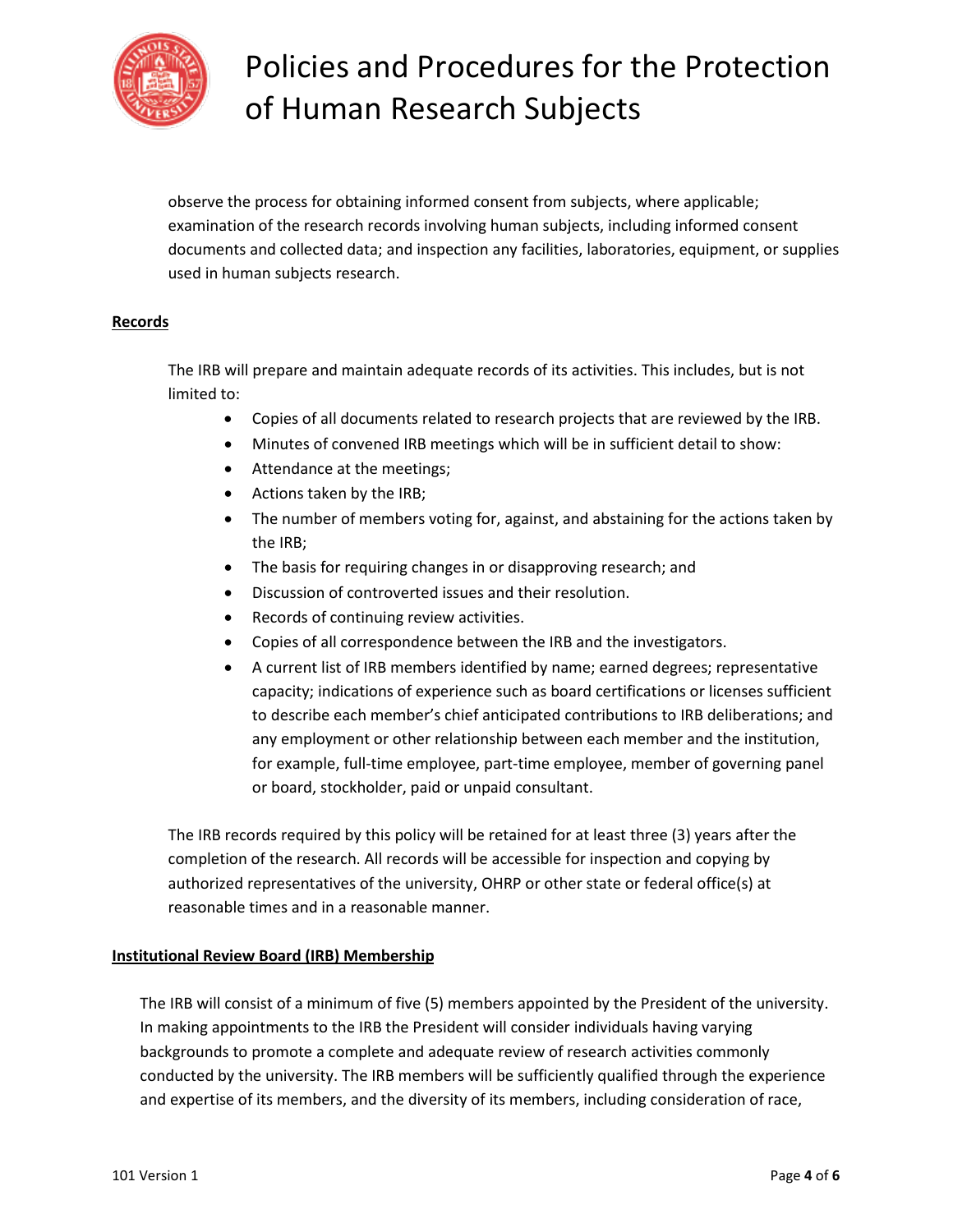

gender, and cultural backgrounds and sensitivity to issues such as community attitudes, to promote respect for its advice and counsel in safeguarding the rights and welfare of human subjects. The IRB shall be able to ascertain the acceptability of proposed research in terms of institutional commitments and regulations, applicable law, and standards of professional conduct and practice. The IRB shall therefore include persons knowledgeable in these areas. If the IRB regularly reviews research that involves a category of subject that is vulnerable to coercion or undue influence, such as children, prisoners, individuals with impaired decision-making capacity, or economically or educationally disadvantaged persons, consideration shall be given to the inclusion of one or more individuals who are knowledgeable about and experienced in working with these categories of subjects.

The membership of the IRB will include:

- One member who will serve as the Chair.
- One member who will serve as the Vice Chair.
- At least one member whose primary concerns are in scientific areas,
- At least one member whose primary concerns are in nonscientific areas,
- At least one member who is not otherwise affiliated with the university and who is not part of the immediate family of a person who is affiliated with the university, and
- One member who will serve as an ex officio (voting or non-voting) member.

The membership of the IRB may include:

Two members (in addition to the Chair or Vice Chair) each appointed from each of the academic colleges: the College of Arts and Sciences, the College of Business, the College of Applied Science and Technology, the College of Education, the College of Fine Arts, and the Mennonite College of Nursing.

The IRB may, in its discretion, invite individuals with competence in special areas to assist in the review of issues that require expertise beyond or in addition to that available on the IRB. These individuals may not vote with the IRB.

Members will be appointed for a term of three (3) years. At the discretion of the IO, chronic inattendance, repeated delay in completing reviews or failure to follow established policies and procedures, etc. may result in the members removal from the IRB Executive Committee. Consecutive terms may be served with the approval of the IO. Members unable to serve some portion, or the remainder, of their term may be excused for that portion, or the remainder of their term with the President appointing a suitable replacement.